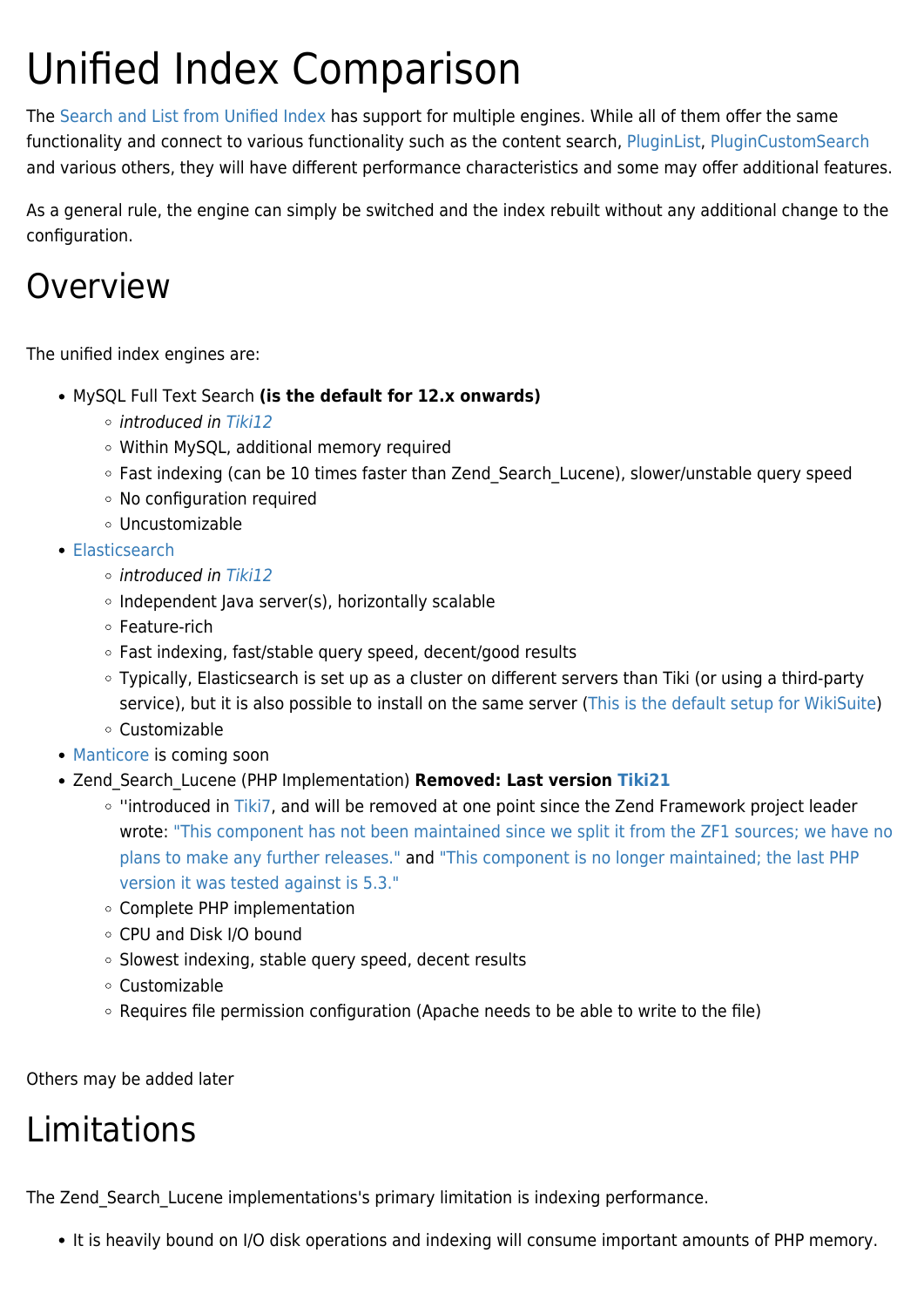- Query caching may cause the disk to use large amounts of space.
- When the search query is too wide and provides over 1000 documents (configurable), it will not fully explore all possibilities to keep ranking time reasonable.

The MySQL implementation has several limitations:

- Words with 3 or less characters will not be indexed unless the MySQL server configuration is modified.
- MySQL comes with an extensive list of English stop words, preventing many queries from working.
- MySQL can use a single index at a time. Depending on the query, performance can vary significantly.
- MySQL has several limitations on the number of columns and indexes it can contain. Complex sites with many different query patterns may hit those limitations.
- No support for field boosting, such as providing more relevance for hits on the title.
- There is a limitation on the number of tracker fields. The limitation is quite high (2000+), but when you hit it, you need to move to Zend Search Lucene because MySQL/MariaDB has a [hard limit.](https://dev.mysql.com/doc/mysql-reslimits-excerpt/5.7/en/column-count-limit.html#:~:text=MySQL%20has%20hard%20limit%20of,columns%20cannot%20exceed%20this%20size.) It is not possible to know in advance the precise number of maximum fields because some tracker field types require more than one MySQL column.

Elasticsearch requires a dedicated environment to be installed and works better with multiple instances running. It does not have known limitations.

# Extra features

- Facet search (dynamic filters applicable on search results)
	- Only supported by Elasticsearch
- More Like This
	- Only supported by Elasticsearch
- [Federated Search](https://doc.tiki.org/Federated-Search)
	- Only supported by Elasticsearch

# Selection guidelines

- Small sites, simple functionality: MySQL Full Text Search
- Small/medium sites, advanced functionality: Zend\_Search\_Lucene (PHP Implementation)
- Dedicated environment: Elasticsearch

# Engine-specific notes

### Zend Search Lucene (PHP Implementation)

The default implementation is based on Zend Search Lucene, a PHP implementation of the Java Lucene index engine. The engine has no external dependencies and can run on all hosts. However, some configuration may be required to reach acceptable performance.

The time required to build a complete index will vary depending on the content of the site. As a reference,